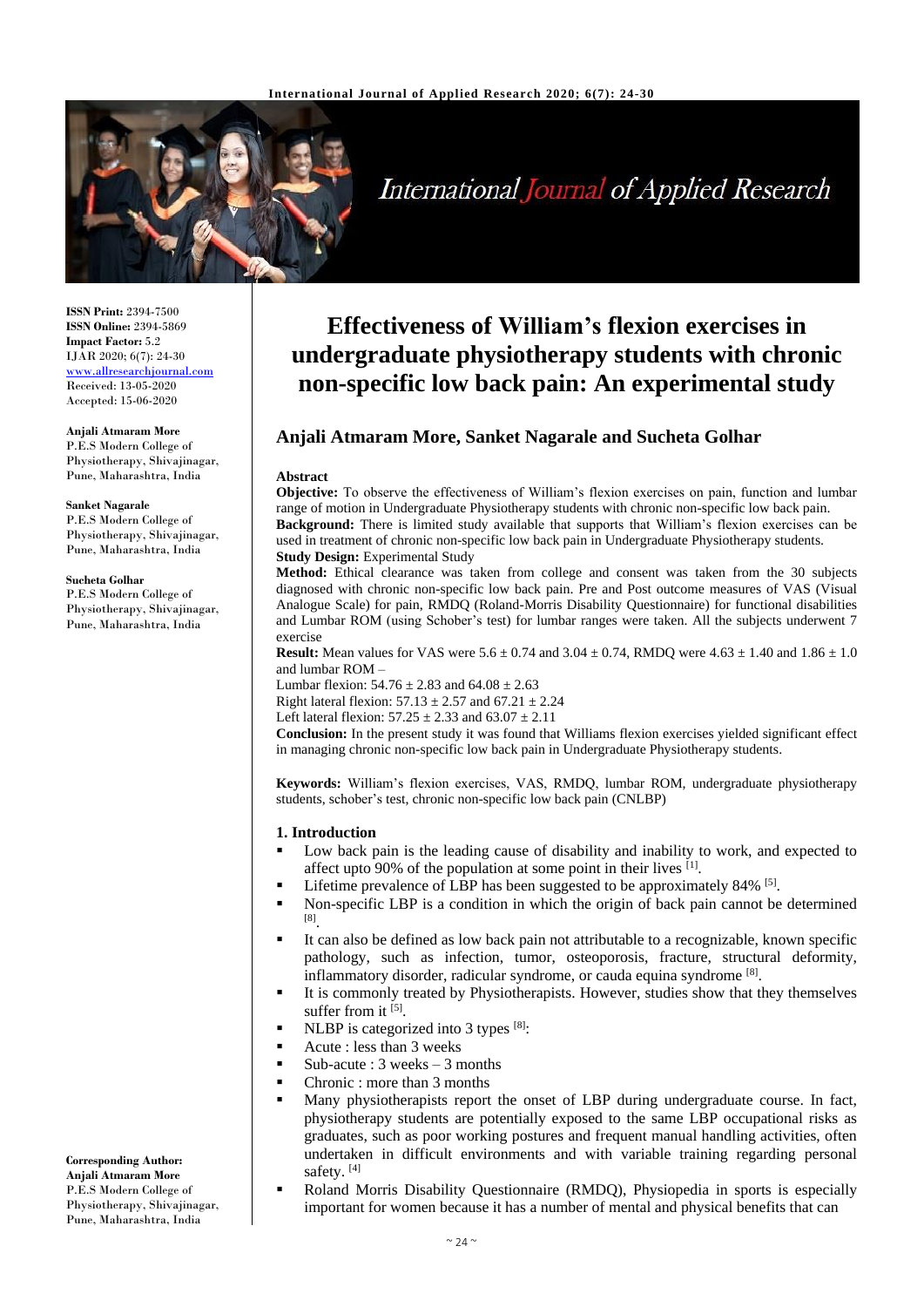- William's flexion exercise also called as "lumbar flexion exercise", program was developed in 1937 for patients with chronic LBP for men under 50 and females under 40 years, who had exaggerated lumbosacral lordosis<sup>[1]</sup>.
- The goals of these exercises are to open the intravertebral foramina and stretch the back extensors, hip flexors, and facets; to strengthen the abdominal and gluteal muscles; and to mobilize the lumbosacral junctions [4].

# **2. Need of Study**

- CNLBP has been found common in UG Physiotherapy students.
- **Prevalence was found to be high (approx. 60%)**  $[4]$
- Studies have shown that William's flexion exercises were found to be effective on management of LBP to reduce intensity of pain and increase in lumbar ROM. [1]
- **There were no studies on effectiveness of Williams** flexion exercises on chronic non-specific low back ain in Undergraduate Physiotherapy students.
- Hence, the present study has been conducted.

# **3. Aim**

 To study the effectiveness of William's Flexion exercises on CNLBP in Undergraduate Physiotherapy students.

#### **4. Objectives**

- To observe the changes in pain with VAS in Undergraduate Physiotherapy students suffering from CNLBP at the end of 4 weeks.
- To observe the changes in lumbar ROM in Undergraduate Physiotherapy students suffering from CNLBP at the end of 4 weeks.
- To observe functional disability changes with RMDQ scale in Undergraduate Physiotherapy students suffering from CNLBP at the end of 4 weeks.

# **5. Hypothesis**

### **Null Hypothesis**

 H0 - There will be no difference on CNLBP in UG Physiotherapy students with William's flexion exercises.

# **Alternate Hypothesis**

- H1- There will be an effect only on pain in CNLBP with UG Physiotherapy students with the help of William's flexion exercises.
- H2 There will be an effect only on Lumbar ROM in CNLBP with UG Physiotherapy students with the help of William's flexion exercises.
- H3 There will be an effect only on functional disability with CNLBP in UG Physiotherapy students with the help of William's flexion exercises.
- H4 There will be an effect on decreasing pain, increasing lumbar ROM and decreasing functional disability with CNLBP in UG Physiotherapy students with the help of William's flexion exercises.

# **6. Materials**

- Pen
- Paper
- Consent form
- **Exercise mat**
- Measuring tape
- Outcome Measures Visual Analogue Scale (VAS)
- **Lumbar ROM** using Measuring tape
- Roland–Morris disability questionnaire (RMDQ)<sup>[2]</sup>

# **7. Methodology**

- **Study Design: Experimental Study**
- Study Type: Pre and Post
- Sample Size: 30
- **Sampling Method: Purposive**
- **Study Population: UG Physiotherapy students**
- Study Setting: In and around clinics in the city
- **Duration of Study: minimum 6 months**
- Study intervention: total 4 weeks  $(1<sup>st</sup>$  week for adaptation of intervention and 3 days per week for the next 3 weeks; all under supervision)

# **8. Inclusion Criteria**

- Both male and female students, of age between 20-25 years
- Pain only in lumbar region for more than 3 months
- VAS 3-7cm
- **EXECUTE:** Limitation of lumbar active ROM (forward flexion, lateral flexion, or extension using measuring tape)
- **Exaggerated lumbar lordosis**
- Not undergoing any other concurrent treatments for pain other than routine analgesics

#### **9. Exclusion Criteria**

- Congenital or acquired musculoskeletal or neurological conditions
- **Recent trauma**
- **Structural kyphosis or scoliosis**
- Abdominal hernia
- **Previous spinal surgeries**
- $\blacksquare$  Pregnancy
- **LBP** as a result of new spinal fracture
- Radiological evidence of spondylolysis, spondylolisthesis, hemi vertebra or other vertebral deformities including those associated with systemic disease
- Malignancy
- **Inflammatory joint disease**
- **Bowel or bladder dysfunction**
- Decreased reflexes
- **Paresthesia**
- General health problems that prevent the patient from participating in exercise program

#### **10. Procedure**

- The study was commenced with a presentation of the synopsis to the ethical committee and accordingly clearance was taken from P.E.S Modern College Of Physiotherapy, Shivajinagar, Pune 5.
- The subjects were selected according to inclusion and exclusion criteria and accordingly samples were informed. Samples were explained the whole procedure. Informed consent from the samples was taken.

# **Prior to the intervention**

- VAS was recorded
- RMDQ was recorded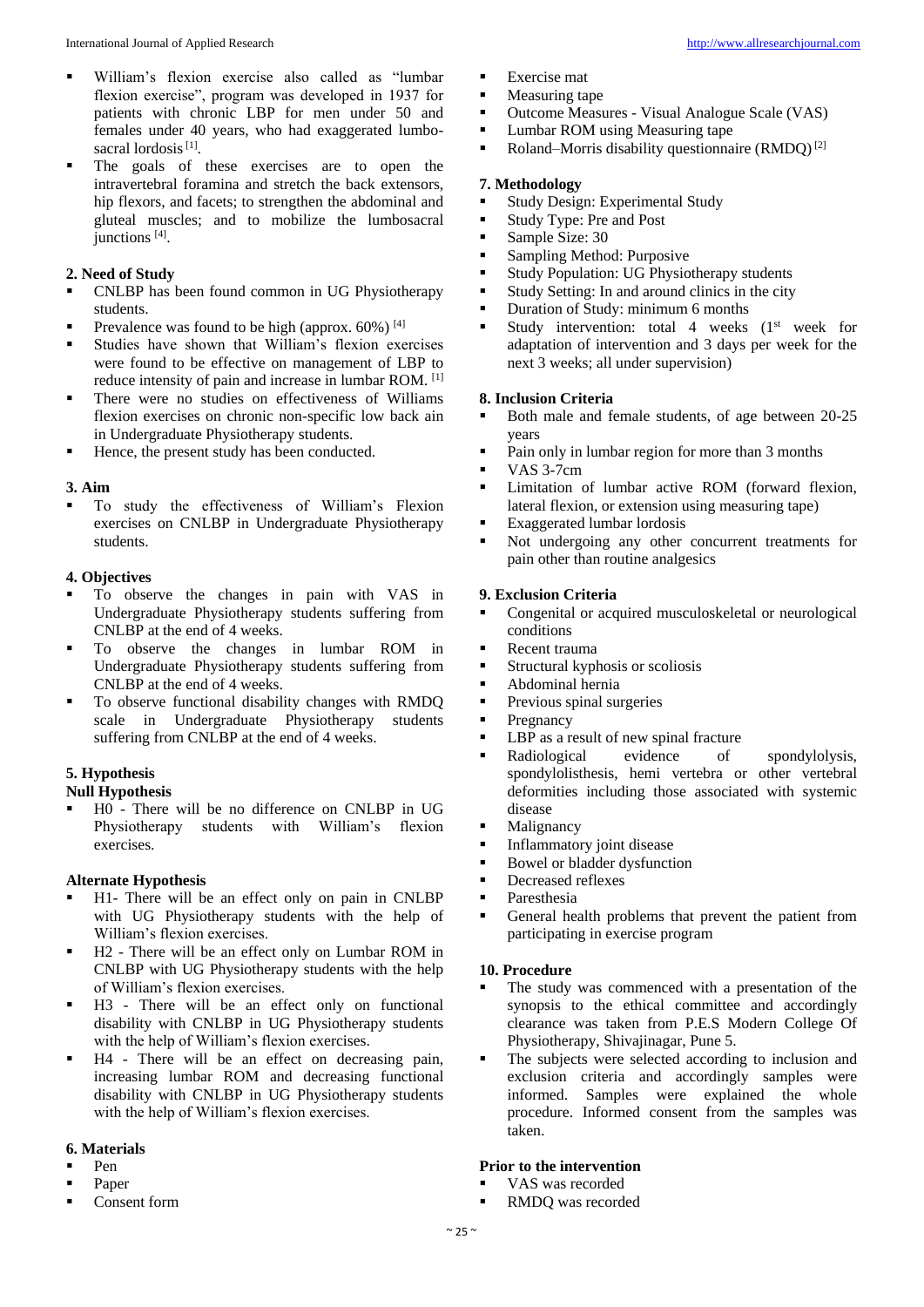Lumbar ROM was recorded

#### **Post intervention**

- VAS was recorded
- RMDQ was recorded
- Lumbar ROM was taken

The pre and post scores were compared and data and statistical analysis were done.

#### **11. Interventions**

The subjects were taught 7 exercises and they were to be performed actively by them:

### **1. Pelvic tilt**

- Lie on the back with knees bent and feet flat on the mat. Flatten the small of your back against the mat, without pushing down with the legs.
- Hold for 5-10 seconds. Relax.



#### **2. Single knee to chest**

- Lie on the back with knees bent and feet flat on the floor. Slowly pull your right knee towards your shoulder and hold for 5-10 seconds.
- Lower the knee and repeat with the other leg.



#### **3. Double knee to chest**

- Begin as in the previous exercise. After pulling left and right knees to the chest hold the position for 5-10 seconds.
- Slowly lower one leg at a time.



#### **4. Partial sit-up**

 Do the pelvic tilt (exercises 1) and while holding this position, slowly curl your head and shoulders off the floor. Hold briefly.

Return to the starting position.



#### **5. Hamstrings stretch**

- Start in long sitting with toes directed towards the ceiling and knees fully extended, arms outstretched over the legs, and eyes focus ahead.
- Hold for 5-10 seconds



#### **6. Hip flexor stretch**

- Place one foot in front of the other with the left (front) knee flexed and the right(back) knee held rigidly straight.
- Flex forward though the trunk until the left knee contracts the axillary fold (armpit region).
- Repeat with right leg forward and left leg back.



#### **7. Squat**

 Stand with both feel parallel, about shoulder's width apart. Attempting to maintain the trunk as perpendicular as possible to the floor, eyes focused ahead, and feet flat on floor, the subject slowly lowers his body by flexing his knees.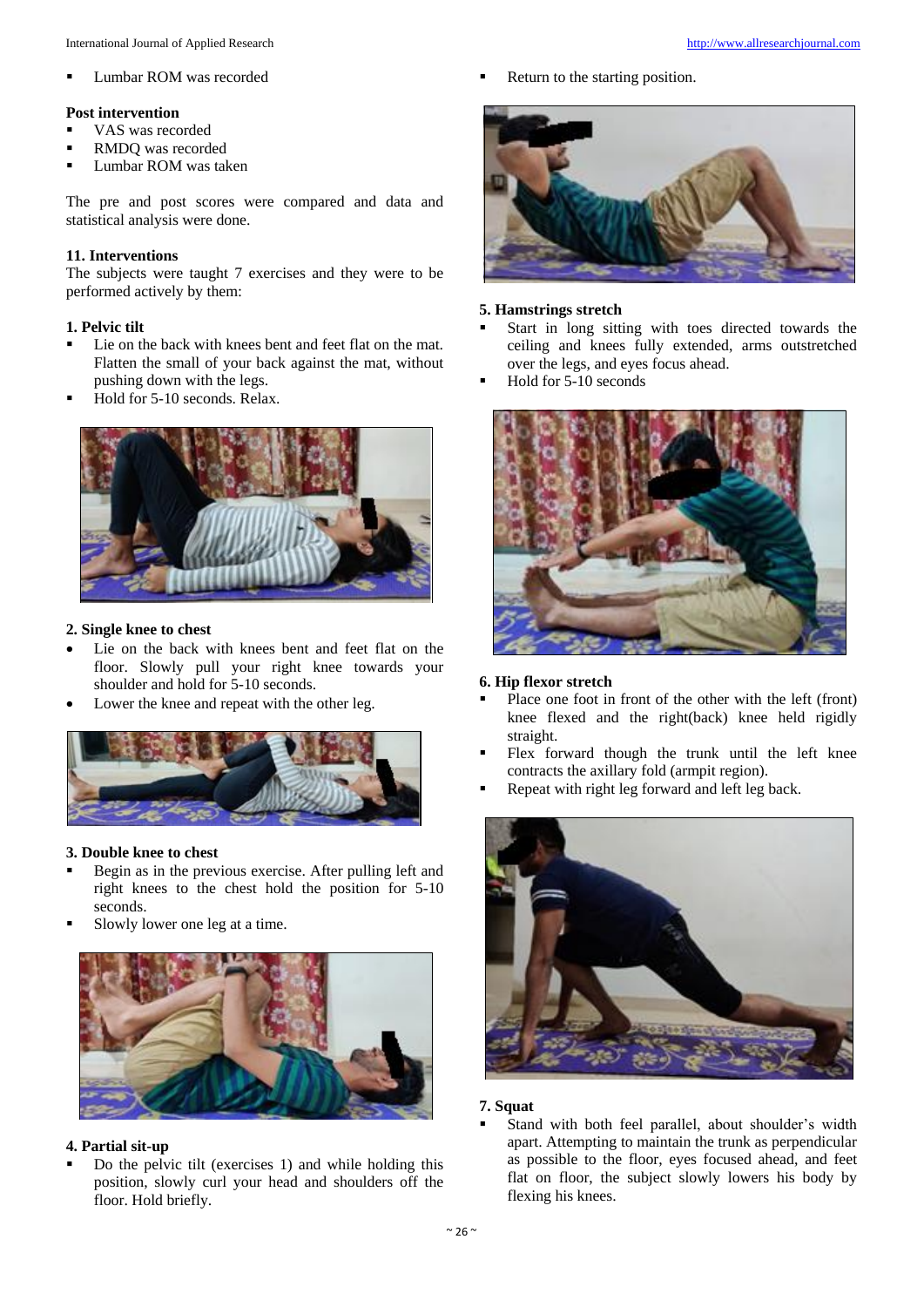

# **12. Outcome Measures**

- Visual Analogue Scale (VAS)
- Roland-Morris disability questionnaire (RMDQ)<sup>[2]</sup>
- Lumbar ROM, using measuring tape (Schober's test) [9]

# **13. Review of Literature**

- **A. Mohan Kumar. G, Revathi Ramachandran S.** *et al.* [1] conducted Effectiveness of William's exercises in the management of low back pain. A total no of 30 patients of both males and females of age group were selected from ACS Medical College and hospital-77. The design of this study was experimental study design. And the study was done in the OPD of the same college. The period of study was twice in a day for 4 weeks. Outcome measures VAS and ODI were used, pre and post treatment. The study concluded that a 4 weeks William's flexion exercise program yielded significant reduce of pain and improvement of spinal range of motion in patients with low back pain.
- **B. Asdrubal Falavigna, Allison Roberto Teles, Thais Mazzocchin** *et al*. [2] conducted study on increased prevalence of low back pain among Physiotherapy students compared to Medical students. A cross sectional-study was carried out. Four hundred and sixteen students were evaluated, 207 being medical and 209 physiotherapy students. The majority of the students were women, and the mean age was 21.68 years. First, it was noted that the prevalence of LBP was higher in physiotherapy students compared with medical students. When the variables course, length of study and female gender were put into a logistic regression model, it was observed that undergraduate physiotherapy study was independently associated with having LBP. This was the first study that clearly demonstrated the association between undergraduate physiotherapy students and LBP. All statistical analyses were conducted with SPSS 16.0. Hence it was concluded that the physiotherapy students were 2.51 times more likely to have LBP in a sample composed of medical and physiotherapy students. The length of course exposure also was associated with the presence of LBP, with a risk of 2.55 times.
- **C. David Joseph Ponte, Gail Jensen, Barbara E Kent** *et al*. [3] studied the use of Mckenzie Protocol versus Wiliam's Protocol in the treatment of low back pain. The purpose of this study was to determine whether the Williams or McKenzie protocol of treatment was more effective in both decreasing pain and hastening the return of pain-free range of lumbar spine movement. Twenty-two subjects underwent an initial evaluation which involved six measurements: subjective pain, comfortable sitting time, forward flexion, right and left lateral flexion, and straight leg raise. Subjects required to perform Williams' protocol were assigned accordingly, while those referred as "evaluate and treat" were placed in the McKenzie group. Following the completion of treatment, a second evaluation was performed taking the same six measurements. A comparison of the improvement scores of the two groups indicated that those receiving the McKenzie protocol improved to a significantly  $(P < 0.001)$  greater extent than did the subjects in the Williams group, and that these changes came about in a significantly  $(P <$ 0.01) shorter period of time
- **D. Asdrubal Falavigna**, **Alisson Roberto Teles, Thaís Mazzocchin** *et al*. [4] studied the increased prevalence of low back pain among physiotherapy students compared to medical students. The students were asked if they have ever suffered LBP at some point of their lives (lifetime prevalence), if they suffered LBP in the last year (1-year prevalence), and if they were suffering LBP at the moment they were fulfilling the questionnaire (point prevalence) this study clearly demonstrated an association between undergraduate physiotherapy study and LBP.

# **14. Discussion**

- In the present study, 30 subjects both males and females between the age of 21 to 25 years were selected according to the inclusion and exclusion criteria.
- The outcome measures used were VAS for pain, RMDQ for function and Lumbar Range of Motion for lumbar ranges.
- The 30 subjects were taught 7 exercises according to the William's protocol and progression was made week by week for 4 weeks.
- After the end of fourth week, results showed that there was a significant decline in pain (mean & sd  $5.6 \pm 0.74$ ) and  $3.04 \pm 0.74$  resp.), increase in function (mean & sd  $4.63 \pm 1.40$  and  $1.86 \pm 1.0$  resp.) an

# **Lumbar range of motion**

Lumbar Flexion (mean & sd  $54.76 \pm 2.83$  and  $64.08 \pm 2.63$ resp.) Right Lateral Flexion (mean and sd  $57.13 \pm 2.57$  and  $67.21 \pm 2.24$  resp.)

Left Lateral Flexion (mean and sd  $57.25 \pm 2.33$  and  $63.07 \pm 1.5$ 2.11 resp.)

 Effectiveness of William's flexion exercise in the management of low back pain was carried out previously by Mohan Kumar G. The exercises included were pelvic tilt, single knee to chest, double knee to chest, hamstring stretch, partial sit-up, curl-up and quadriceps stretch. The protocol given was for 4 weeks. It strengthened the back and abdominal muscles which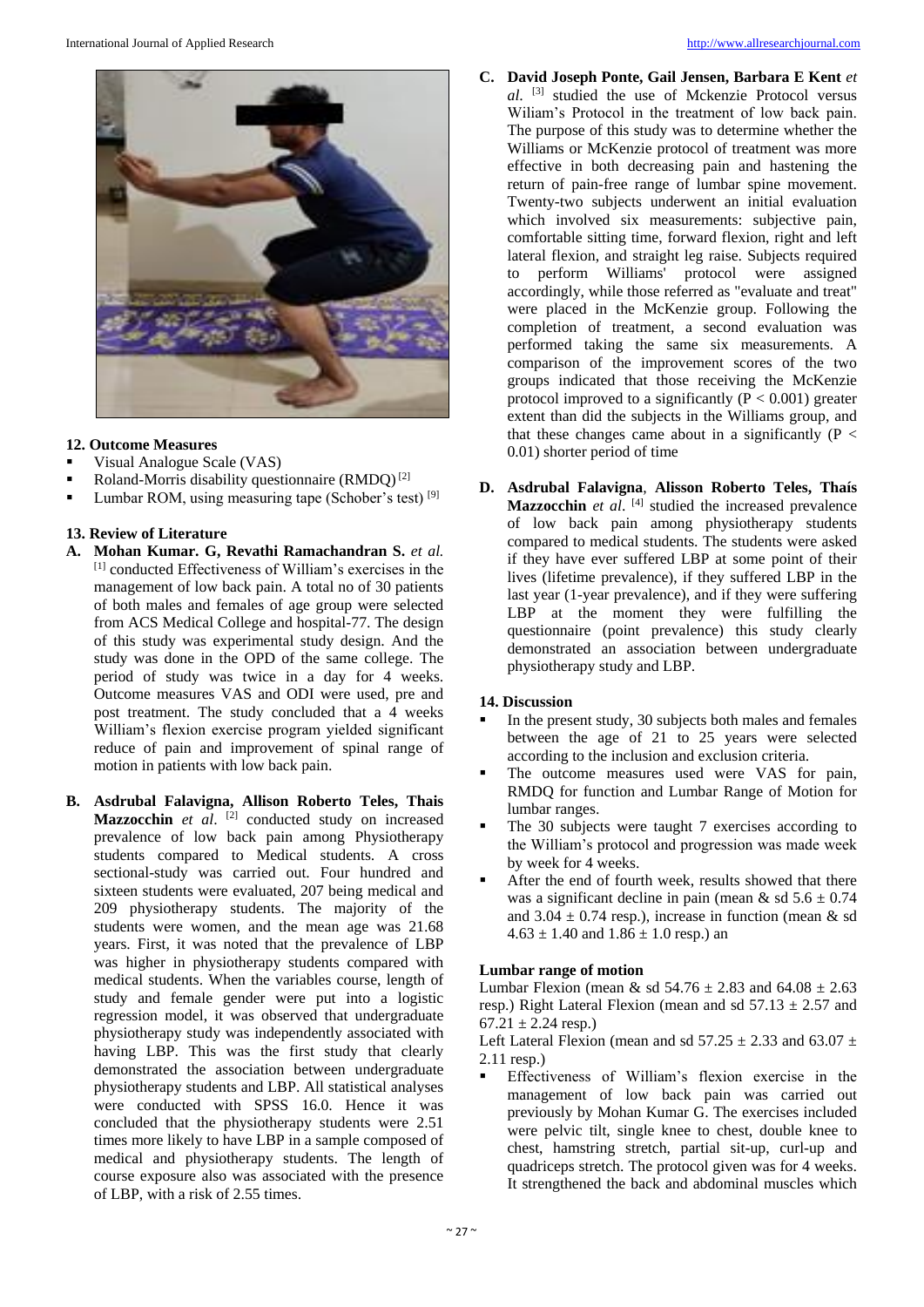maintained the all structures and prevented the overloading of the posterior element of the lumbar spine.

In our study, as well we found that the lumbar ranges increase :

Lumbar flexion  $(54.76 \pm 2.83)$  and  $64.08 \pm 2.63$  resp.) right lumbar flexion  $(57.13 \pm 2.57)$  and  $(67.21 \pm 2.24)$  and left lumbar flexion  $(57.25 \pm 2.33 \text{ and } 63.07 \pm 2.11)$ 

- During sit-up exercise, the pelvis was found to be tilted and put the spine in hypertension before forward trunk displacement.
- The posterior pelvic tilt required moderate activity of internal and external oblique muscles, thus helped to generate the intra abdominal pressure.
- Curl ups exercise produced lumbar flexion and provided maximum activity of external and rectus abdominals muscle.
- Pain intensity, functional limitations and lumbar restrictions were observed via VAS, RMDQ and Measuring tape respectively before the intervention and after the intervention.
- The mean values of VAS (pre  $\&$  post 5.6  $\pm$  0.74 and  $3.04 \pm 0.74$  resp. RMDQ (pre and post  $4.63 \pm 1.40$  and  $1.86 \pm 1.0$  resp.) and Lumbar ROM (lumbar flexion pre and post  $54.76 \pm 2.83$  and  $64.08 \pm 2.63$  resp. right lateral flexion pre and post  $57.13 \pm 2.57$  and  $67.21 \pm$ 2.24 resp. left lateral flexion pre and post  $57.25 \pm 2.33$ and  $63.07 \pm 2.11$  resp.) are significant.
- Along with improvement in pain intensity there was also improvement in lumbar flexion and right and left lateral flexion.

#### **15. Conclusion**

- The present study revealed that there was a significant improvement in terms of pain and improvement in terms of spine range of motion.
- Hence, the present study concluded that a four weeks Williams Flexion Exercise program yielded significant reduction in pain and improvement in function and lumbar range of motion (flexion, right & left lateral flexion) in UG Physiotherapy students with chronic non-specific low back pain

#### **16. Statistical Analysis**



**Pie Chart 1:** Gender-wise distribution

# **Pre and Post values of VAS**

**Table 2:** Pre and post intervention values of VAS

|         | <b>PRE</b> | <b>POST</b> |
|---------|------------|-------------|
| MEAN    | 5.6        | 3.04        |
| SD      | 0.749      | 0.749       |
| P VALUE | P < 0.001  |             |



**Graph 1:** Graph shows the pre and post intervention values of VAS

#### **Pre and post values of RMDQ**

**Table 3:** Pre and post values of RMDQ

|         | <b>PRE</b> | <b>POST</b> |
|---------|------------|-------------|
| MEAN    | 4.63       | 1.86        |
| SD      | 1.402      | .008        |
| P VALUE | P<0.0001   |             |





#### **Pre and post values for Lumbar Flexion**

**Table 4:** Pre and post intervention values of Lumbar Flexion

|             | PRE       | <b>POST</b> |
|-------------|-----------|-------------|
| <b>MEAN</b> | 54.76     | 64.08       |
| SD          | 2.834     | 2.634       |
| P VALUE     | P< 0.0001 |             |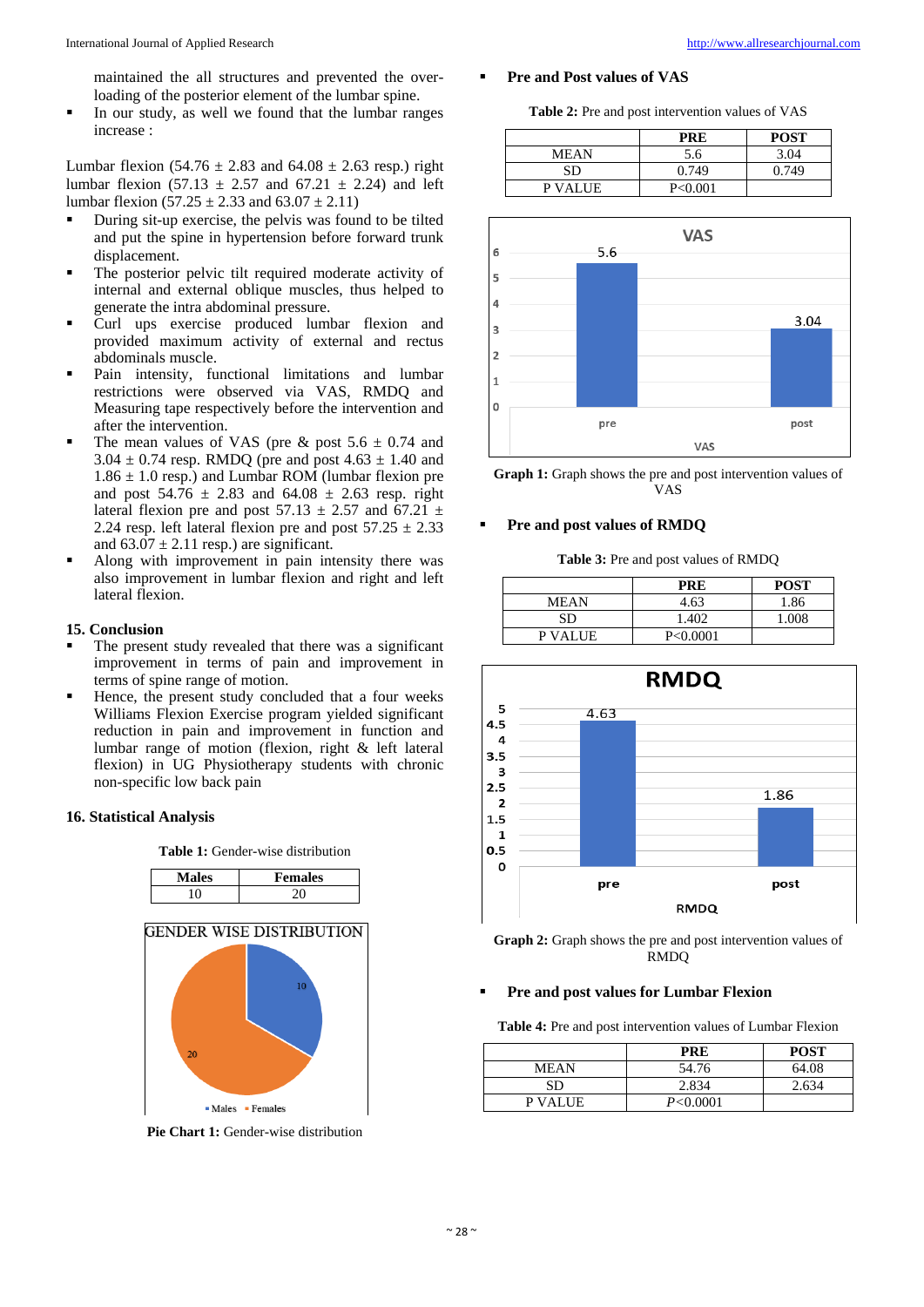

**Graph 3:** Graph shows the pre and post intervention values of Lumbar flexion

# **Pre and post intervention values of Right Lateral Flexion**

**Table 5:** Pre and post intervention values of Right lateral flexion

|         | PRE       | <b>POST</b> |
|---------|-----------|-------------|
| Mean    | 57.13     | 62.71       |
| SD      | 2.57      |             |
| P Value | P< 0.0001 |             |



**Graph 4:** Graph shows the pre and post intervention values of Right lateral flexion

#### **Pre and post values of Left Lateral Flexion**

**Table 6:** Pre and post intervention values of Left lateral flexion

|           | PRE        | <b>POST</b> |
|-----------|------------|-------------|
| Mean      | 57.25      | 63 በ7       |
| $S\Gamma$ | 2.38       |             |
| P Value   | P < 0.0001 |             |



**Graph 5:** Graph shows the pre and post intervention values of Left lateral flexion

#### **17. Result**

- The present study was conducted to observe the effectiveness of William's fkexion exercises on pain, function and lumbar ROM in Undergraduate Physiotherapy students with chronic non-specific low back pain.
- The statistical analysis was done using using Primer of Biostatistics version 7.0. The intra group analysis of VAS, RMDQ and Lumbar ROM was done using paired t test.
- Mean values for VAS pre and post were  $5.6 \pm 0.74$  and  $3.04 \pm 0.74$  respectively.
- P value is < 0.0001 (highly significant)
- Mean values for RMDQ pre and post are  $4.63 \pm 1.40$ and  $1.86 \pm 1.0$  respectively.
- P value is  $< 0.0001$ , (highly significant)
- Mean values for lumbar flexion pre and post are 54.76  $\pm$  2.83 and 64.08  $\pm$  2.63 respectively.
- P value is  $< 0.0001$ , (highly significant)

Mean values for right lumbar flexion pre and post are 57.13  $\pm$  2.57 and 67.21  $\pm$  2.24 respectively.

P value is  $< 0.0001$ , (highly significant)

Mean values for left lumbar flexion pre and post are  $57.25 \pm$ 2.33 and  $63.07 \pm 2.11$  respectively.

P value is < 0.0001, (highly significant)

# **18. Limitations**

- Study involves only a particular age group
- Also it involves a particular profession
- Study has a small sample size.

# **19. Future Scope**

- The study can be conducted separately in males and females.
- Further studies with larger sample size can be conducted.
- Study can be conducted in a different profession.

# **20. References**

- 1. Mohan Kumar G, Revathi R, Ramachandran S. 'Effectiveness of William's flexion exercises in the management of low back pain' TJPRC. 2015; 1(1):3-40
- 2. Elaine Maughan F, Jeremy Lewis S. Outcome measures in low back pain Eurpoean Spine Journal. 2010; 19(9):1484-1494.
- 3. David Joseph Ponte, Gail Jensen, Barbara E Kent. 'A Preliminary Report on the use of Mckenzie Protocol versus Wiliam's Protocol in the treatment of low back pain' JOSPT. 1984; 6(2):130-139.
- 4. Asdrubal Falavigna, Allison Roberto Teles, Thais Mazzocchin. 'Increased prevalence of low back pain among Physiotherapy students compared to medical students' BMC Musculoskeletal Disorders. 2011; 4(22):1-12. European Spine Journal. 20(3), 500-505.
- 5. Leah Jane Nyl, Karen Anne Grimmer, 'Is undergraduate physiotherapy study a risk factor for low back pain? A prevalence study of LBP in physiotherapy students BMC Musculoskeletal Disorders. 2003; 4(22):1-12.
- 6. John J. Kuczynski, Braun Schweiterman, Kirby Columber [2012] 'Effectiveness of Physiotherapist administered spinal manipulation for the treatment of